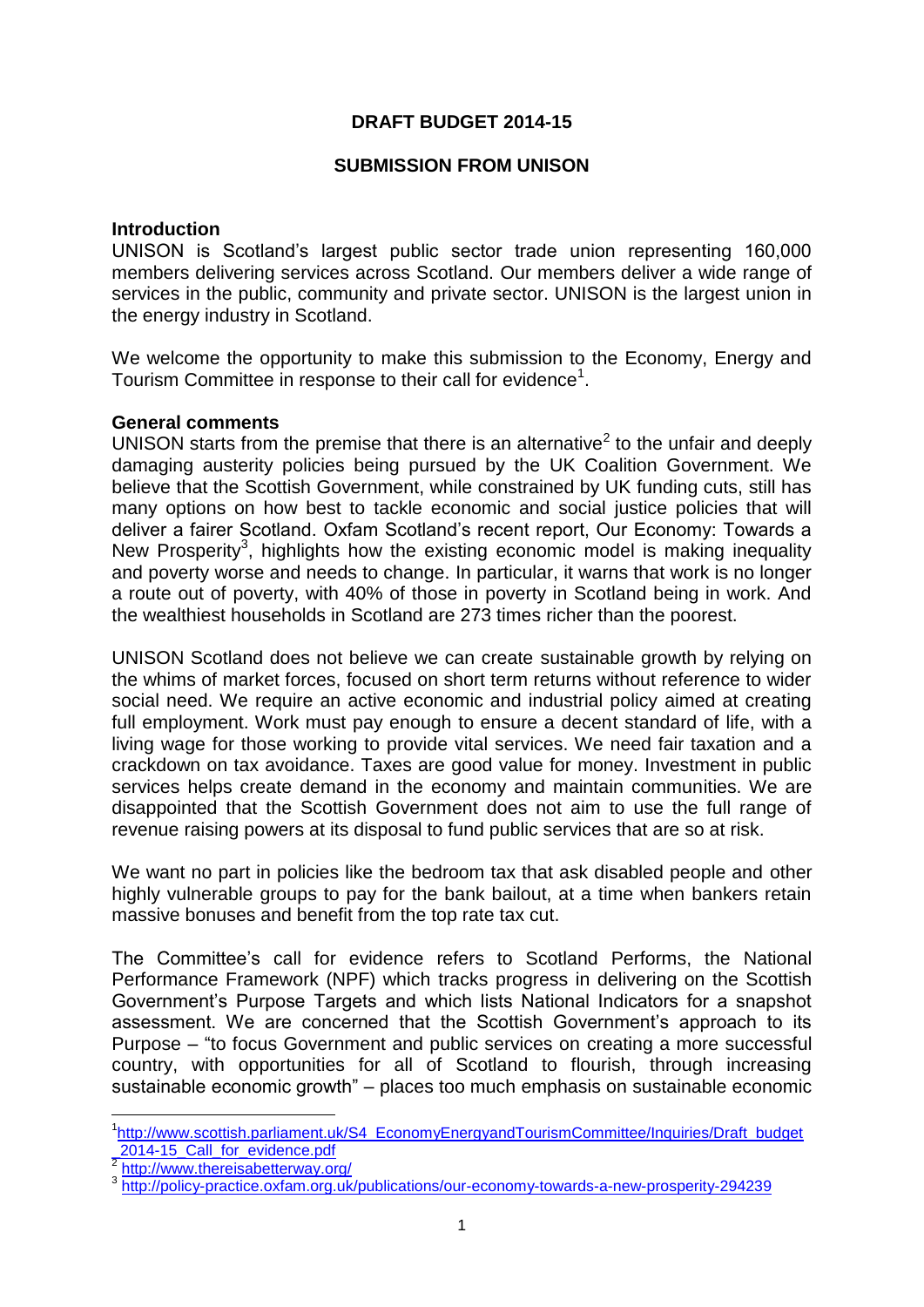growth, prioritising (supposedly<sup>4</sup>) business friendly policies, and not enough on opportunities for everyone to live well in a society that recognises the dignity of every human being.

As the Oxfam report says, the existing economic model traps too many in a cycle of economic hardship. The scandal of zero hours contracts and welfare reforms adds to the pressures on those in and out of work.

On **Question 3** from the Committee (is the NPF an effective method of measuring performance and are sufficient resources being allocated to track progress against the targets and indicators?), we agree with Oxfam that the Scottish Government should build on the NPF and Oxfam's excellent Humankind Index, to find a better way of measuring collective prosperity. We note too that the Carnegie Trust has submitted evidence to the Committee proposing ways to make the NPF more effective for holding the Scottish Government to account<sup>5</sup>.

# **Questions:**

<u>.</u>

We will comment in general in relation to Qs 1 & 2, then on a couple of specifics on Qs 4 & 5, with all responses relating to the Committee's core areas of interest.

**Q1: How has the Scottish Government's budget over the years 2012-13 and 2013-14 supported these core areas of interest?** 

**Q2: What progress has the Scottish Government made in delivering its overarching purpose - focus Government and public services on creating a more successful country, with opportunities for all of Scotland to flourish, through increasing sustainable economic growth - through its spending decisions over the last two years and in relation to NPF targets and indicators?**

As stated above, we believe that some policies are harming not helping. These include the unfair council tax freeze, college regionalisation and the damaging public sector pay policy, when everyone knows that putting money into the pockets of the low paid actually helps the economy. Our members in local government, for example, have seen the value of their pay fall by nearly 13% in three years. Across public services, hard working families are struggling to make ends meet. Thousands of jobs are going and the health service is being squeezed and the community and voluntary sector is being hit particularly hard by the cuts. Yet the recent Centre for Public Policy for Regions report estimates that we have only had 57% so far of the real terms expected cuts by the UK Government<sup>6</sup>. The revenue budget will be cut by 1.9% (£401million) following the June spending review.

A number of spending decisions are problematic, in particular because many cuts are false economies as preventive spending is especially important in so many

 $4$  'Business friendly' policies could of course in fact often be not so, when they damage the economy and, in turn, or directly, business, including SMEs. We argue this, for example, re meat inspections and how consumer safety and public confidence in the meat they eat is helped, not hindered, by proper independent inspection, which therefore helps the industry. The new foods body for Scotland must ensure this. [http://unison-scotland.blogspot.co.uk/2013/05/food-safety-requires](http://unison-scotland.blogspot.co.uk/2013/05/food-safety-requires-independent.html)[independent.html](http://unison-scotland.blogspot.co.uk/2013/05/food-safety-requires-independent.html)

<sup>5</sup> [http://www.carnegieuktrust.org.uk/CMSPages/GetFile.aspx?guid=7bc5b2e4-5514-4ad5-b05e-](http://www.carnegieuktrust.org.uk/CMSPages/GetFile.aspx?guid=7bc5b2e4-5514-4ad5-b05e-0f59cbec0c82)[0f59cbec0c82](http://www.carnegieuktrust.org.uk/CMSPages/GetFile.aspx?guid=7bc5b2e4-5514-4ad5-b05e-0f59cbec0c82)

<sup>6</sup> [http://www.gla.ac.uk/media/media\\_286106\\_en.pdf](http://www.gla.ac.uk/media/media_286106_en.pdf)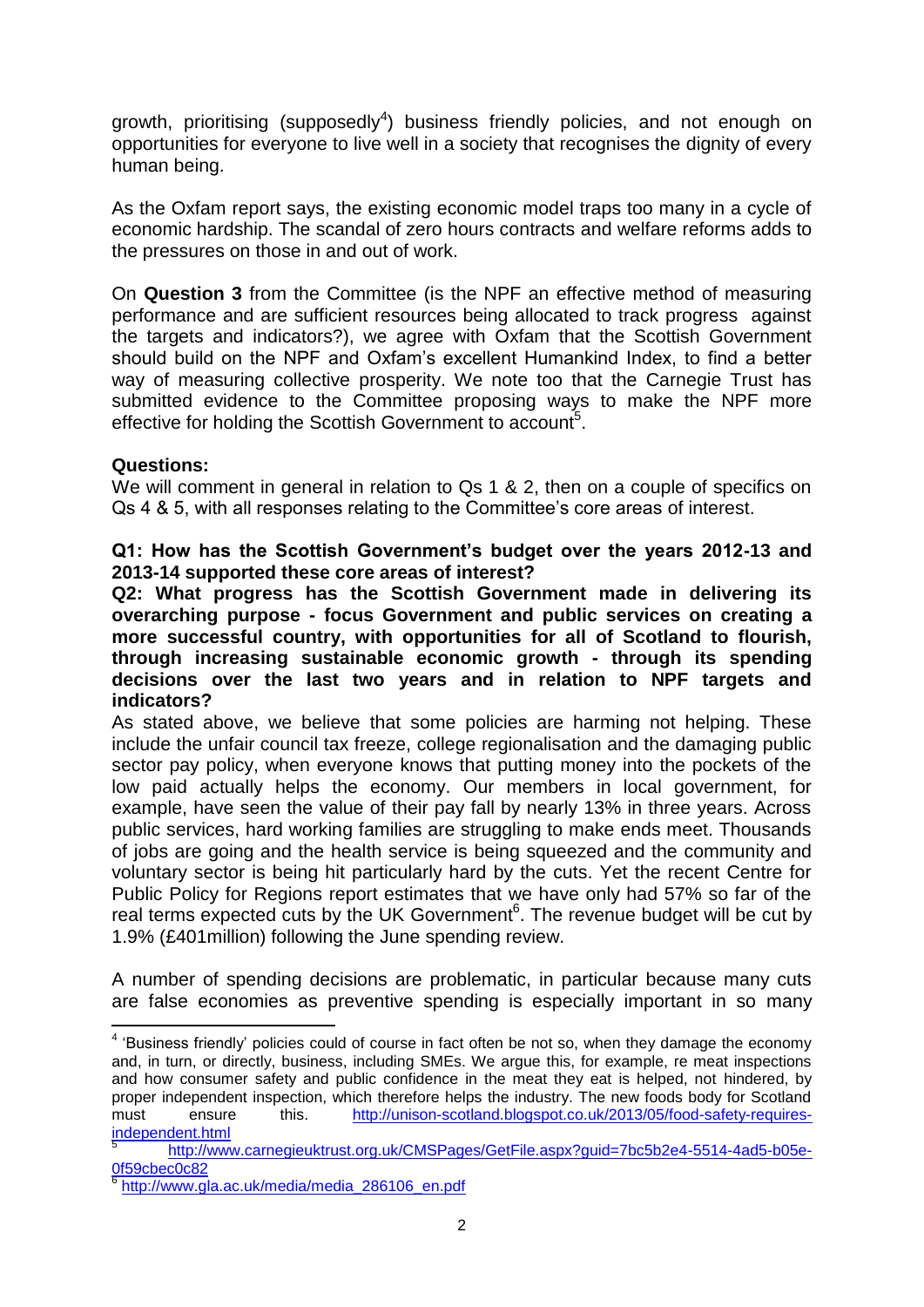areas, from early years to health and to climate change. (All committees have been asked to assess how spending takes account of climate change and helps meet targets in the 2009 Act) The Committee is focusing on areas including public procurement, the 'Overarching Priority for the Transition to a Low Carbon Economy', attracting investment in renewables and a strong supply chain, Modern Apprenticeships and Opportunities for All, Energy Assistance and Home Insulation schemes, and the creation of jobs in the private sector to somehow compensate for lost jobs in the public sector.

On the last point, for a start, lost jobs can cost the economy more in less tax income and higher benefits paid out. But too many jobs being 'created', are insecure, parttime, often zero-hours contract jobs that are part of the problem we and the STUC (and the recent Oxfam report) have highlighted and that do nothing to boost spending in local communities. Privatisation and contracting out play a big part in this and are being fuelled by cuts to local government, which in Scotland is bearing the brunt of spending cuts, yet is constrained by the council tax freeze. Meanwhile, we see soaring use of food banks and increased cost to local authorities in dealing with child poverty, as highlighted in a recent report by the Child Poverty Action Group<sup>7</sup>. The Scottish Government should ensure the provision of much more useful labour market information. We welcome many of the recommendations in the Committee's report on underemployment in Scotland, particularly in looking at how the forthcoming Procurement Reform Bill might ensure the public sector and its  $contractors$  do not misuse zero hours contracts<sup>8</sup>, and on childcare provision and costs. UNISON also wants to see apprentices paid a living wage, (as achieved in e.g. Aberdeenshire and South Lanarkshire), rather than the current scandalous £2.65 per hour minimum wage they earn. And we have highlighted the disgrace, when so many young people face bleak futures, of cutting college courses, with centralisation being about cuts, not addressing the needs of students and the economy<sup>9</sup>. Apprentices and many others need access to quality training at FE colleges, which have a key role in ensuring a skilled workforce and in lifelong learning.

In limited space, we cannot highlight everything we would want to. However, the Committee's areas of interest can largely all come under the overarching priority for the transition to a low carbon economy. UNISON and the STUC support Just Transition policies and call for a comprehensive low carbon industrial strategy, a transitional skills strategy and a green workplaces strategy. With Stop Climate Chaos Scotland (SCCS) we are calling for a doubling to £40 million of the budget for active travel, with the funding coming from other areas of the transport budget. We would ask all committees to support this. Active travel and reducing traffic congestions are two indicators listed by this Committee in the call for evidence. On the renewables area of interest, while we welcome a massive expansion in renewable energy, we want a balanced energy policy and would ask the Committee to seek evidence of promised jobs and boost to the supply chain actually materialising. Much is regularly promised with little evidence of predicted gains being realised in full.

1

<sup>7</sup> [http://www.cpag.org.uk/sites/default/files/CPAG-local-authorities-child-pov-0713-amended\\_0.pdf](http://www.cpag.org.uk/sites/default/files/CPAG-local-authorities-child-pov-0713-amended_0.pdf)

<sup>8</sup> [www.scottish.parliament.uk/S4\\_EconomyEnergyandTourismCommittee/Reports/eeR-13-06w.pdf](http://www.scottish.parliament.uk/S4_EconomyEnergyandTourismCommittee/Reports/eeR-13-06w.pdf) <sup>9</sup>[http://www.unison-](http://www.unison-scotland.org.uk/response/Post16Education_EvidencetoSPEducation+CultureCttee_Jan2013.pdf)

[scotland.org.uk/response/Post16Education\\_EvidencetoSPEducation+CultureCttee\\_Jan2013.pdf](http://www.unison-scotland.org.uk/response/Post16Education_EvidencetoSPEducation+CultureCttee_Jan2013.pdf)